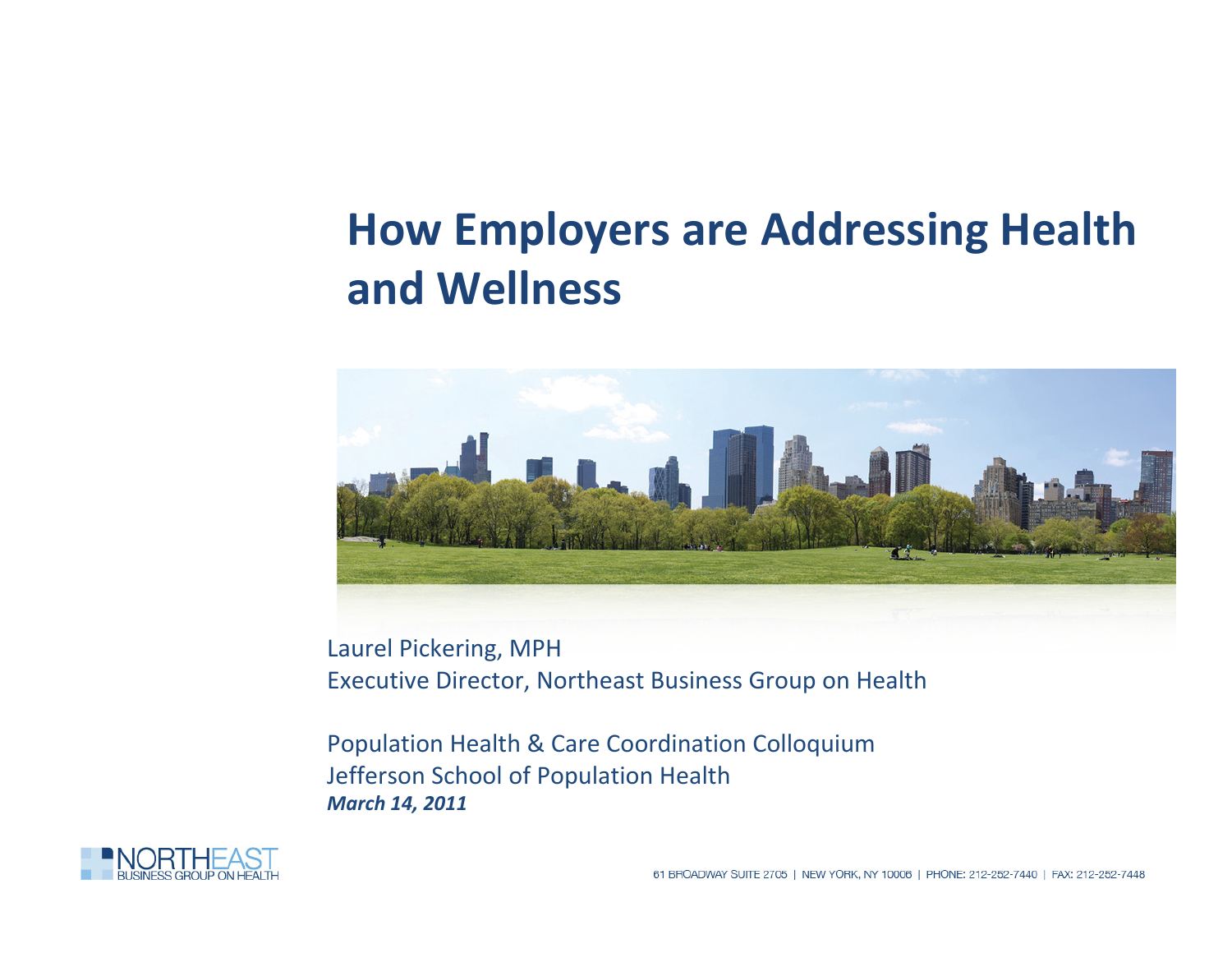### **Northeast Business Group on Health**

- 175 member business coalition
- New York City, Westchester, Rockland and Orange Counties, Northern NJ and Western CT and MA
- Members include: Starwood Hotels, American Express, Verizon, MetLife, Pitney Bowes, Unilever, Con Edison, Goldman Sachs, Pepsico, City of New York, etc.
- Focused on quality measurement and improvement, and educating business community

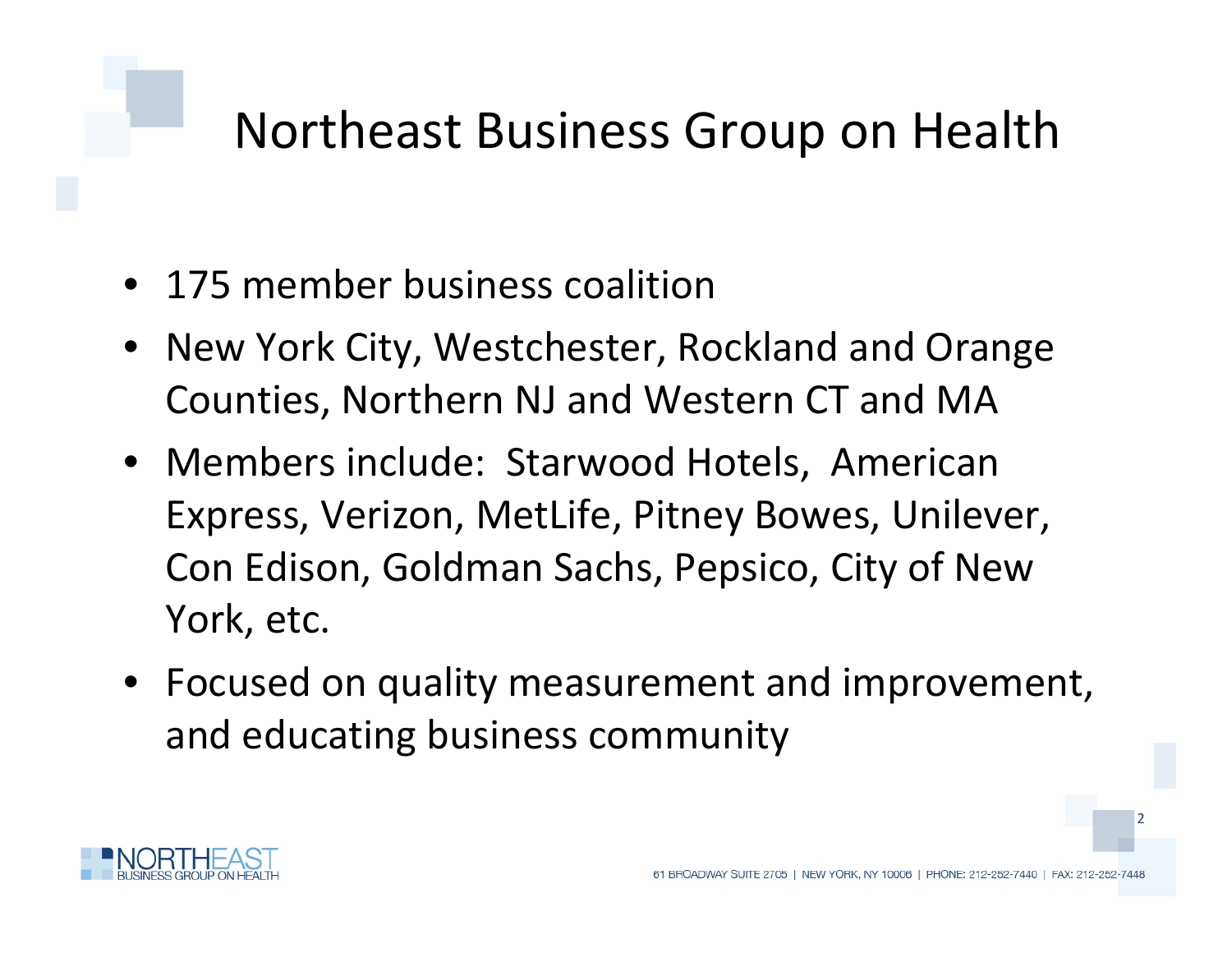## **Business of the Past**

- $\bullet\,$  Historically the business community was just a Fourth level DIIIS **level** payer of bills
- Increasing recognition that we can influence what we end up with
- Focus has been on tackling the sickest patients because they are the most expensive, with little attention to preventing the healthy from being sick

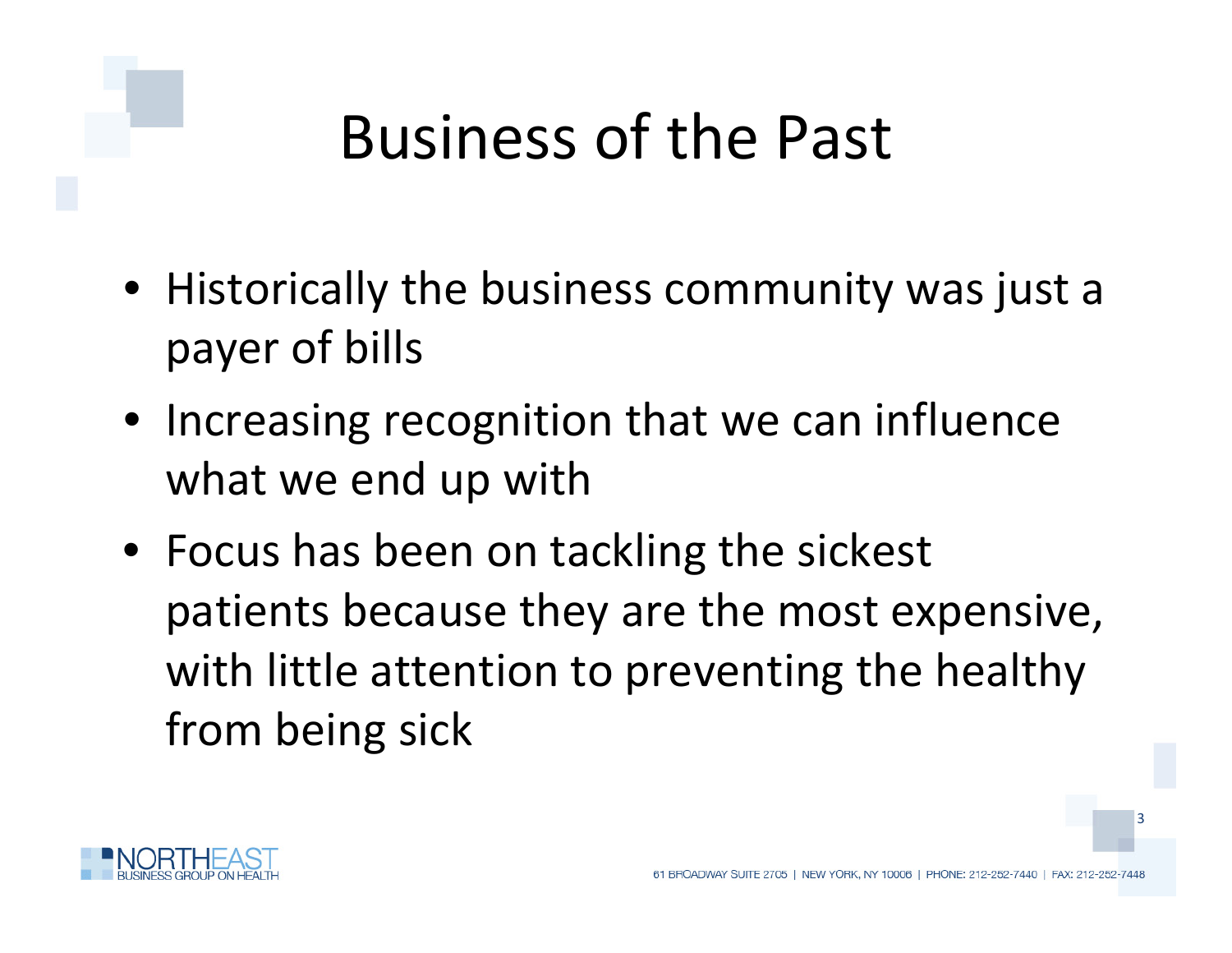### **Business Problem**

- Currently, healthcare costs & most other costs Fourthassociated with workplace & workforce performance are growing at <sup>a</sup> rate faster than is sustainable
- How are we going to be successful in this increasingly competitive world without <sup>a</sup> health and high performing workforce?
- How can we turn costs into an investment? *Adapted from Dee Edington, University of Michigan Health Management Research Center*

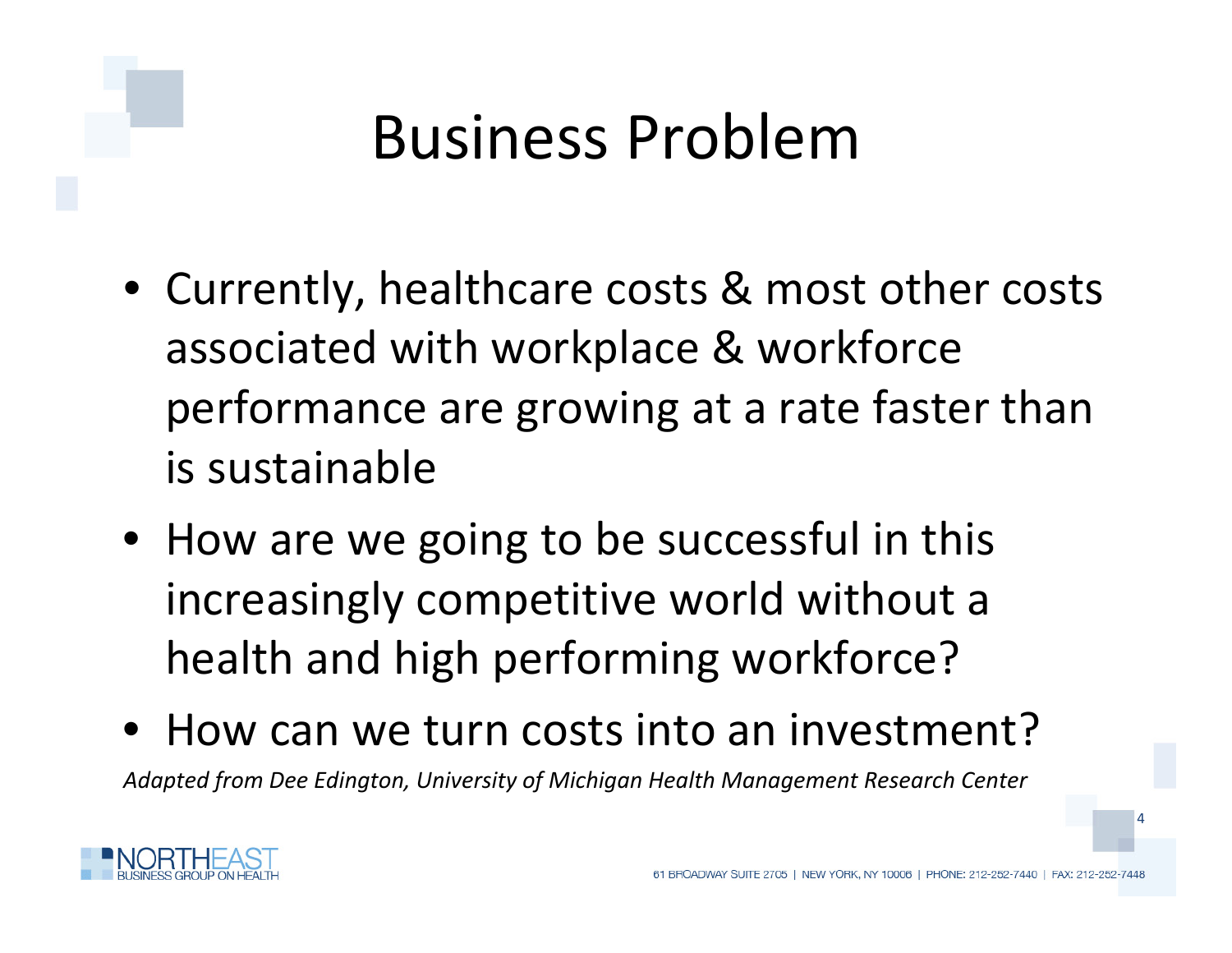• Recognition that if I can prevent illness and **THE LE** keep the healthy people healthy, workforce will be more productive and cost less

"To improve the bottomline, it's easier to actively manage healthcare than to sell more products in such <sup>a</sup> competitive market"

» Michael Critelli, Former Chairman & CEO, Pitney Bowes

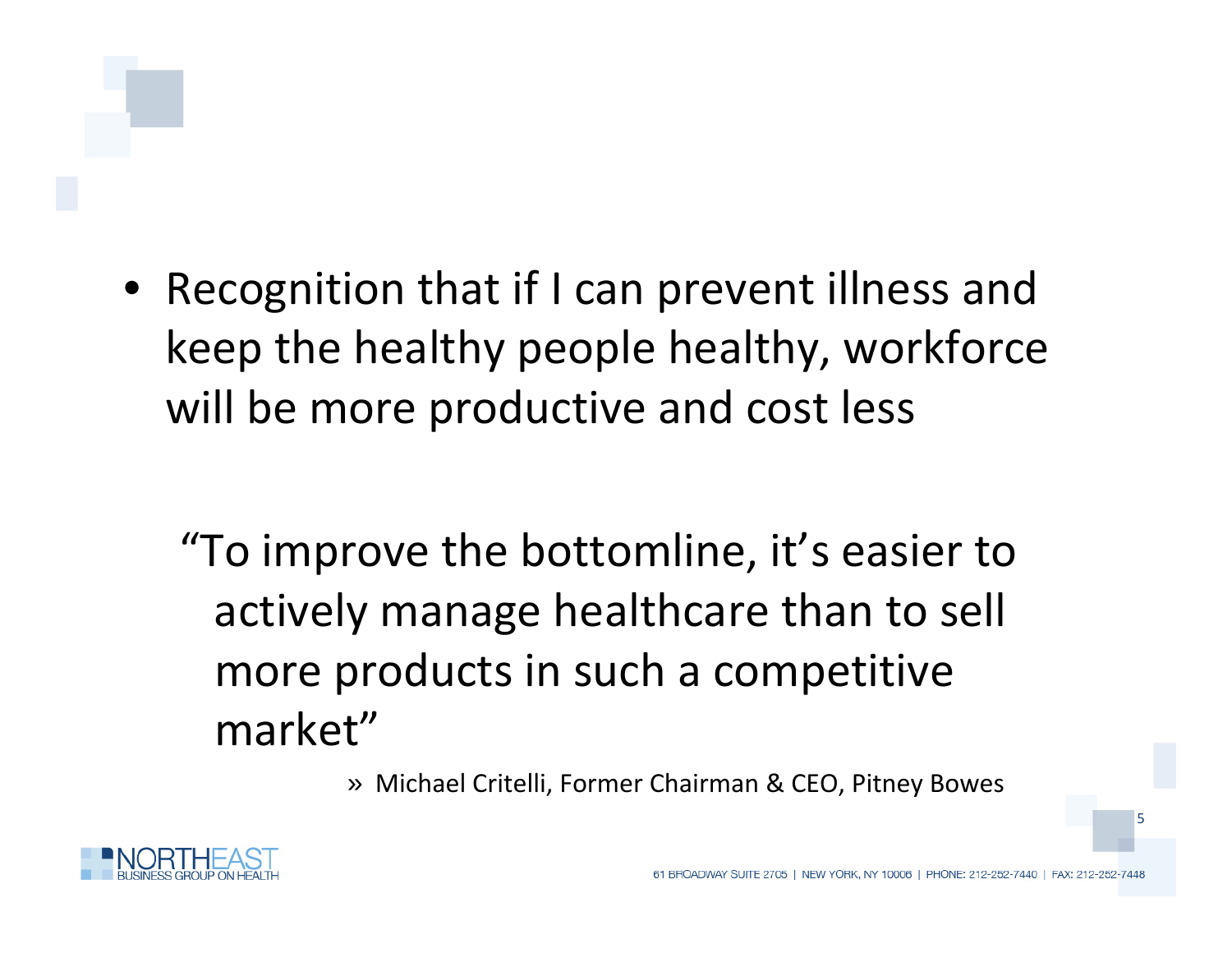## **Workforce as Classic Population** Health Management

- Businesses have a defined population
- Determine the health risks of that population
- Target interventions to those at risk
- Provide incentives to participate
- Measure behavior change and program impact

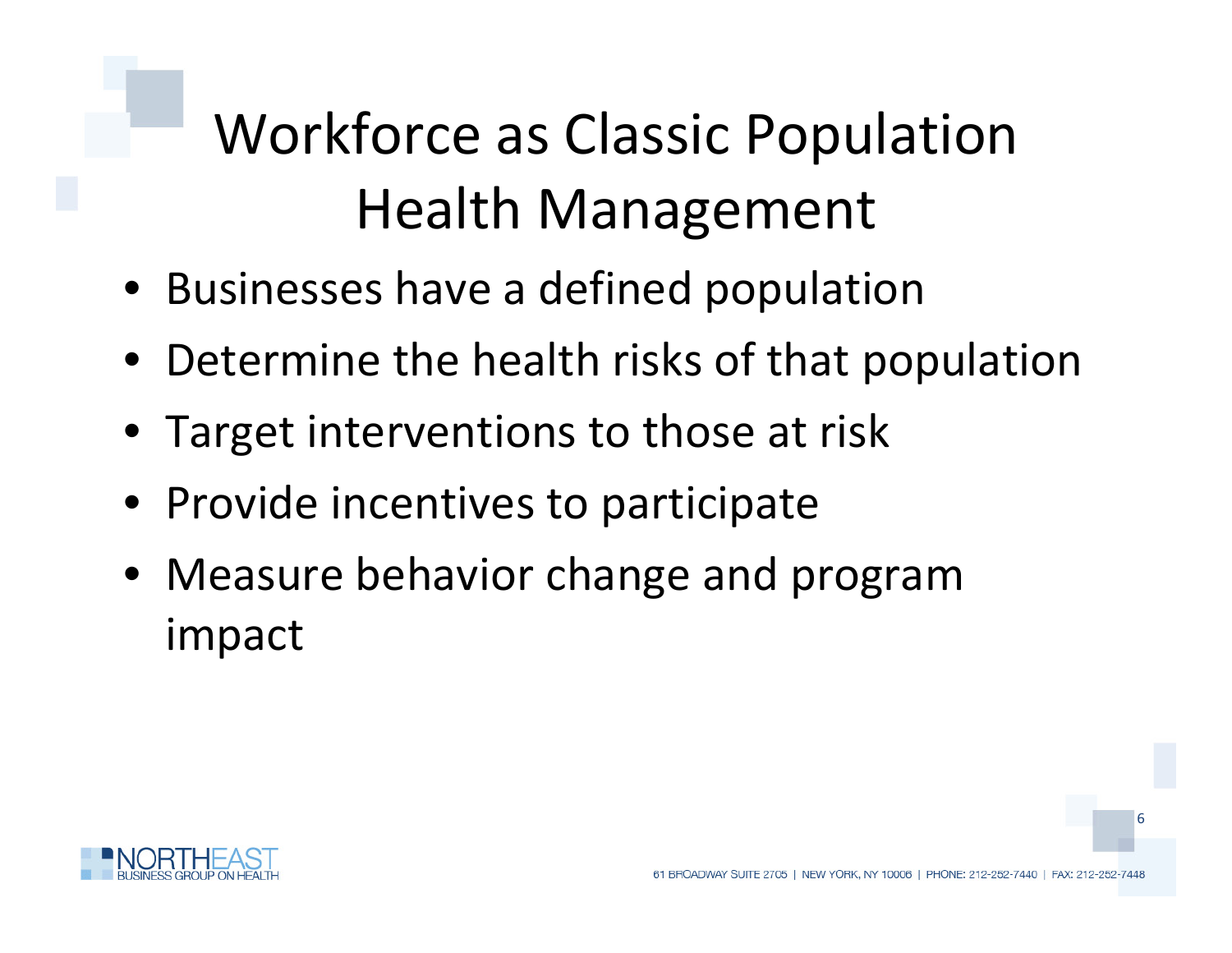#### **Click to edit Master title style** A little more complicated than that

- Five Pillars of a Population Health Management System
	- Senior Leadership
	- Operational Leadership
	- Self Leadership
	- Rewards
	- Quality Assurance

*Adapted from Dee Edington, PhD, University of Michigan Health Management Research Center*

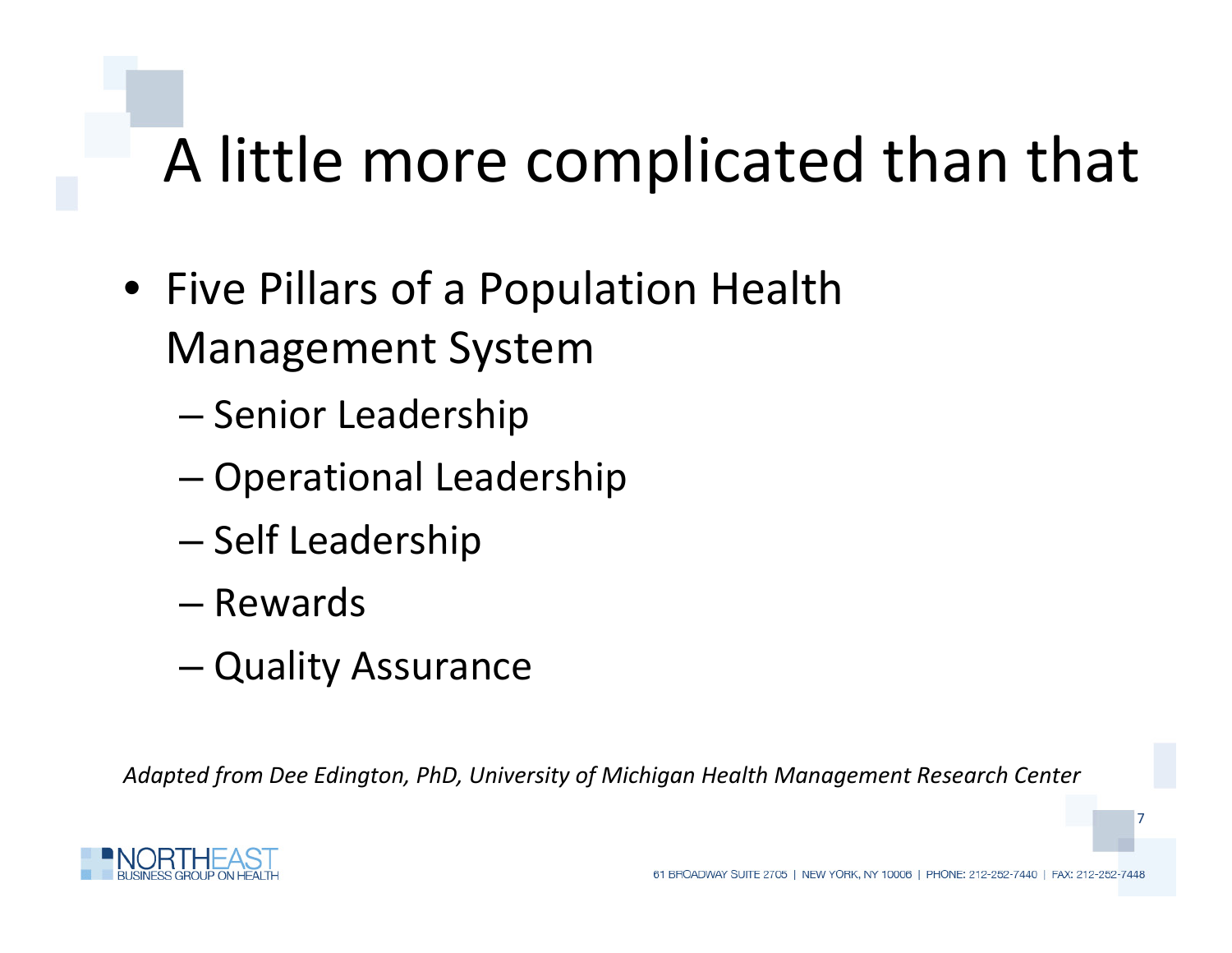## **Senior Leadership**

- Create the Vision
	- $-$  Commitment to healthy culture
	- Connect vision to business strategy
	- Engage all leadership in vision

*Source: Dee Edington, PhD, University of Michigan Health Management Research Center*

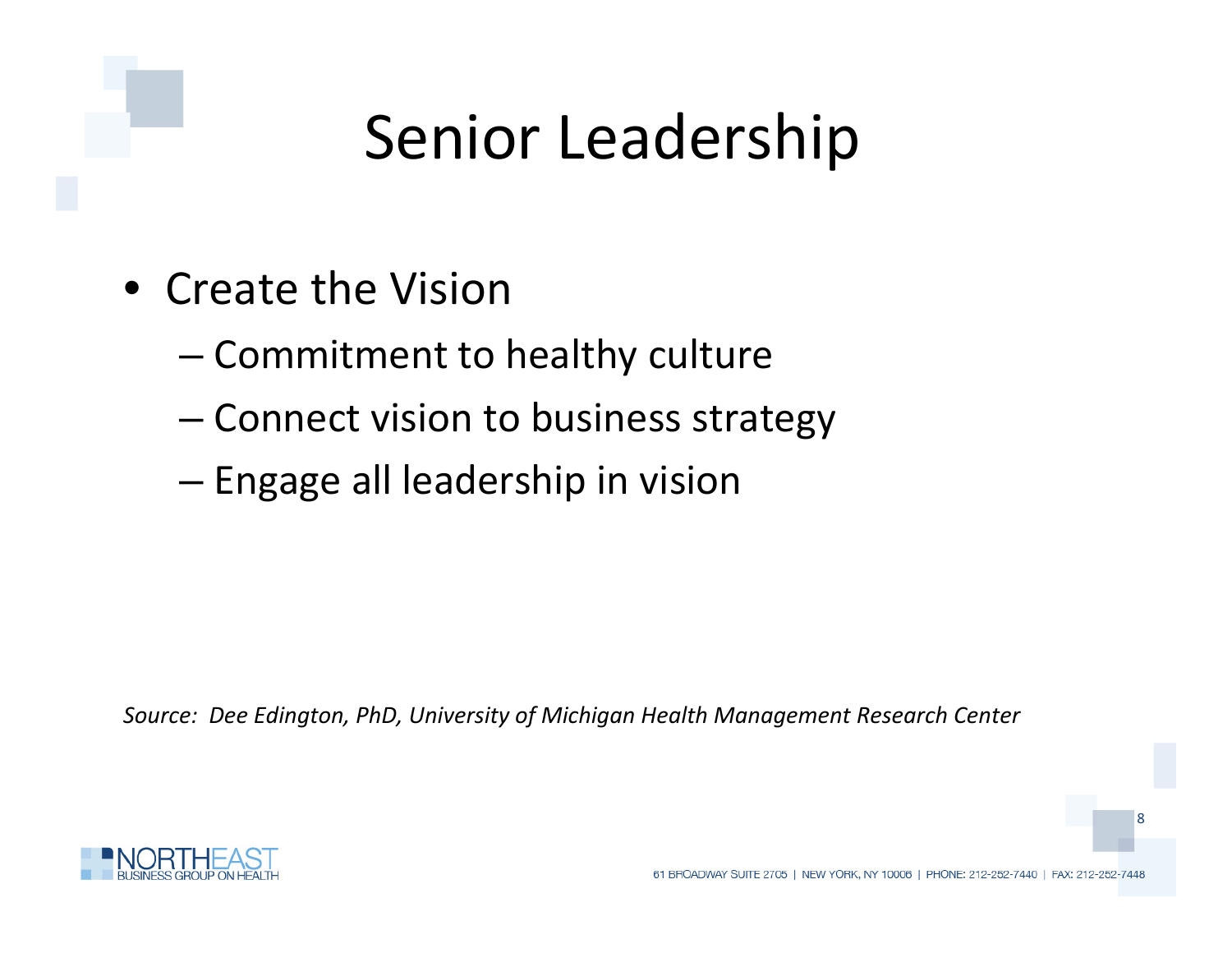## **Operational Leadership**

- Align workplace with the vision level
	- Brand health management strategies
	- Integrate policies into health culture
	- Engage everyone

*Source: Dee Edington, PhD, University of Michigan Health Management Research Center*

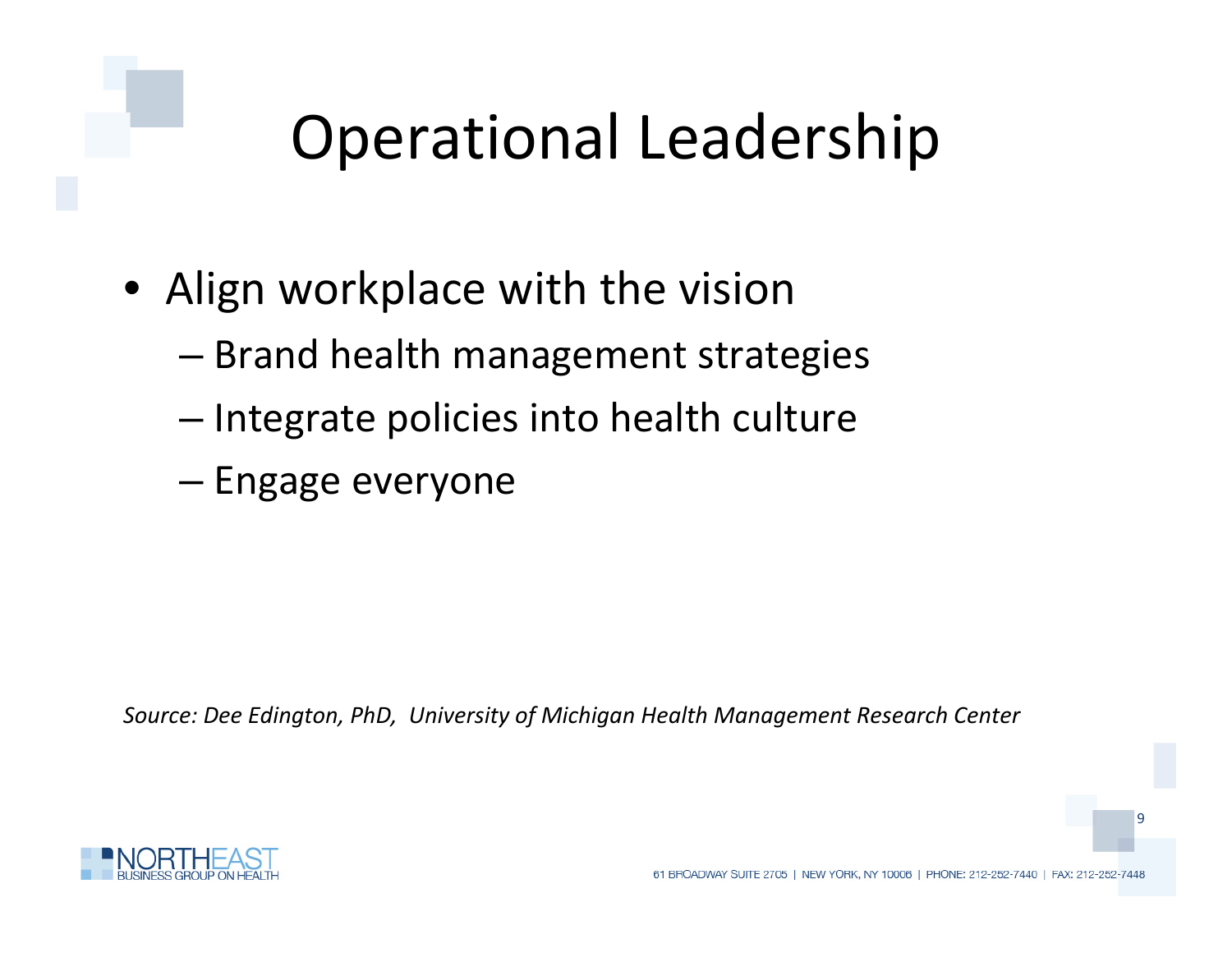## **Self Leadership**

- Create Winners
	- Help employees not get worse
	- Help healthy people stay healthy
	- Provide improvement and maintenance strategies

*Source: Dee Edington, PhD, University of Michigan Health Management Research Center*

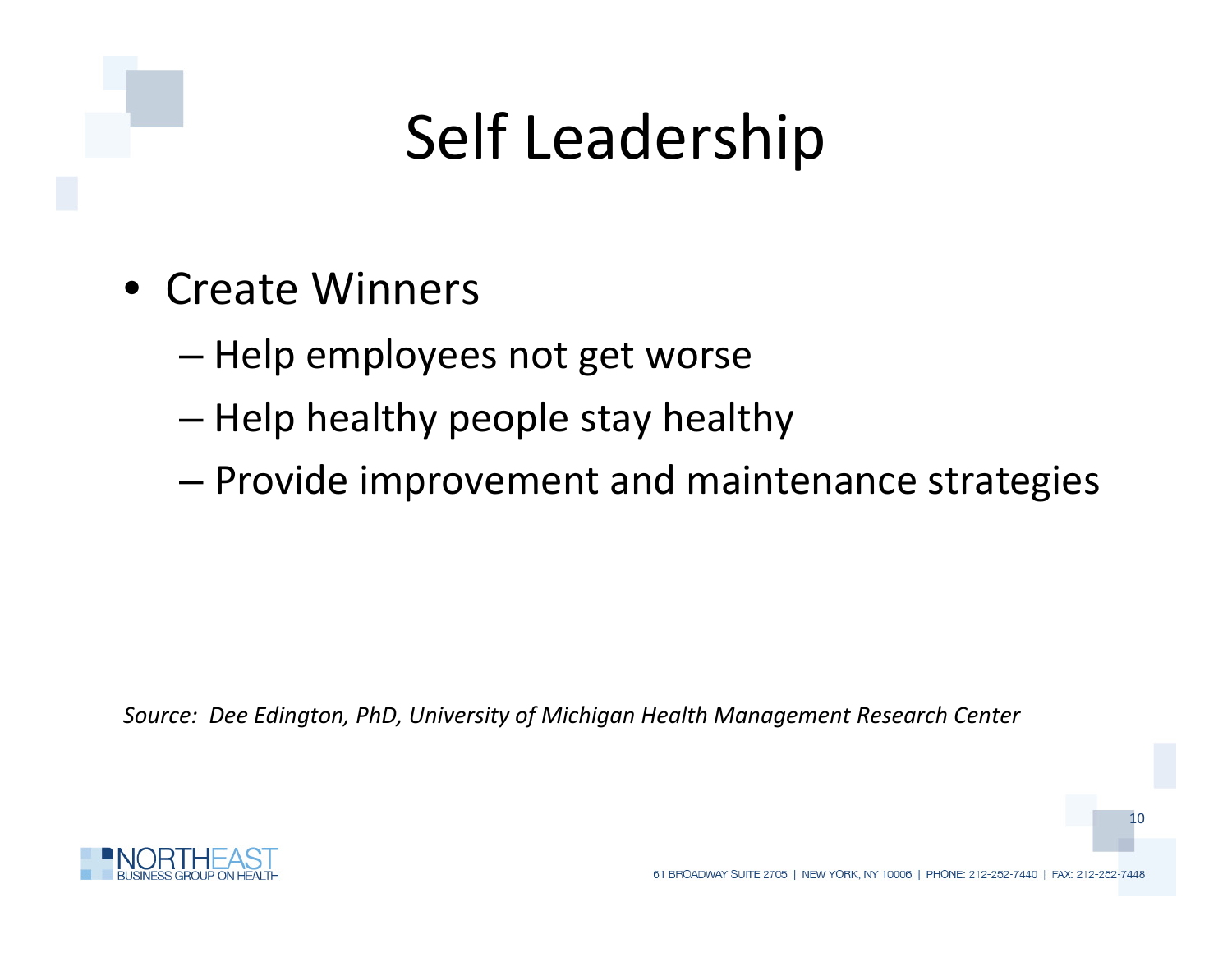### **Reward Actions**

- Reinforce the Culture of Health
	- Reward champions
	- Set incentives for healthy choices
	- Reinforce at every touch point

*Source: Dee Edington, PhD, University of Michigan Health Management Research Center*

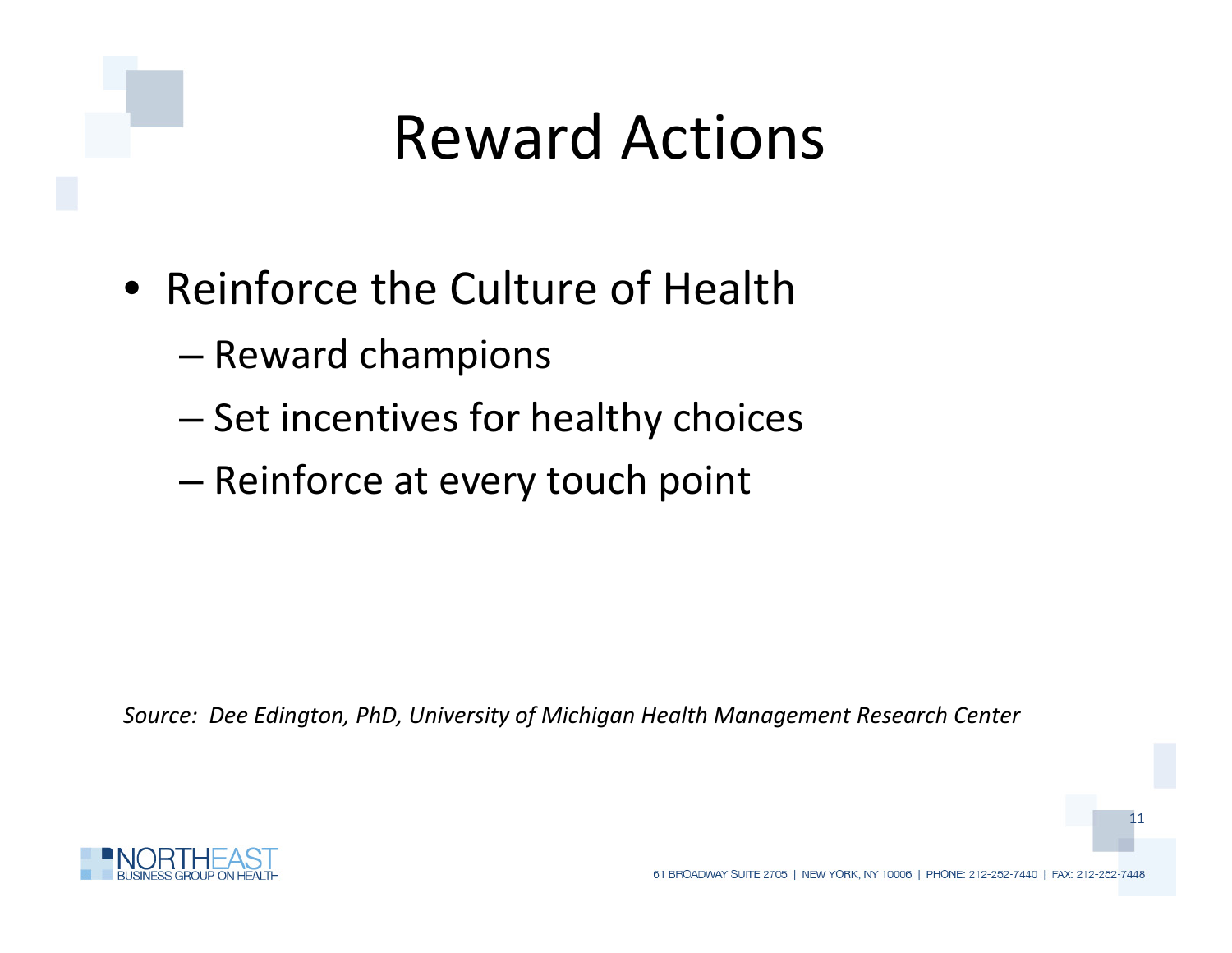### **C C C edity** Assurance

- Outcomes Drive the Strategies
	- Integrate all resources
	- Measure outcomes
	- Make it sustainable

– *Source: Dee Edington, PhD, University of Michigan Health Management Research Center*

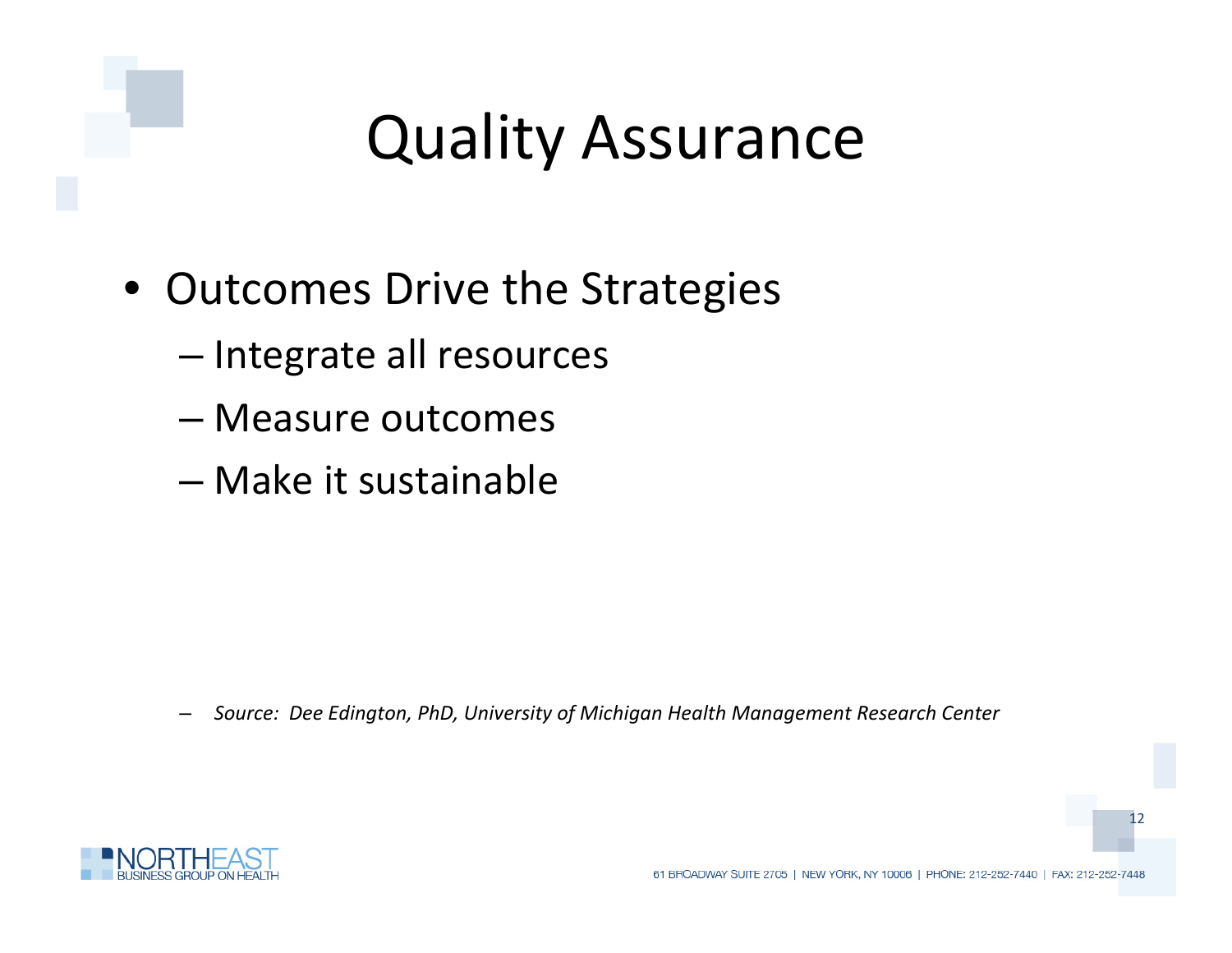# Examples of Employer Health and Wellness Programs

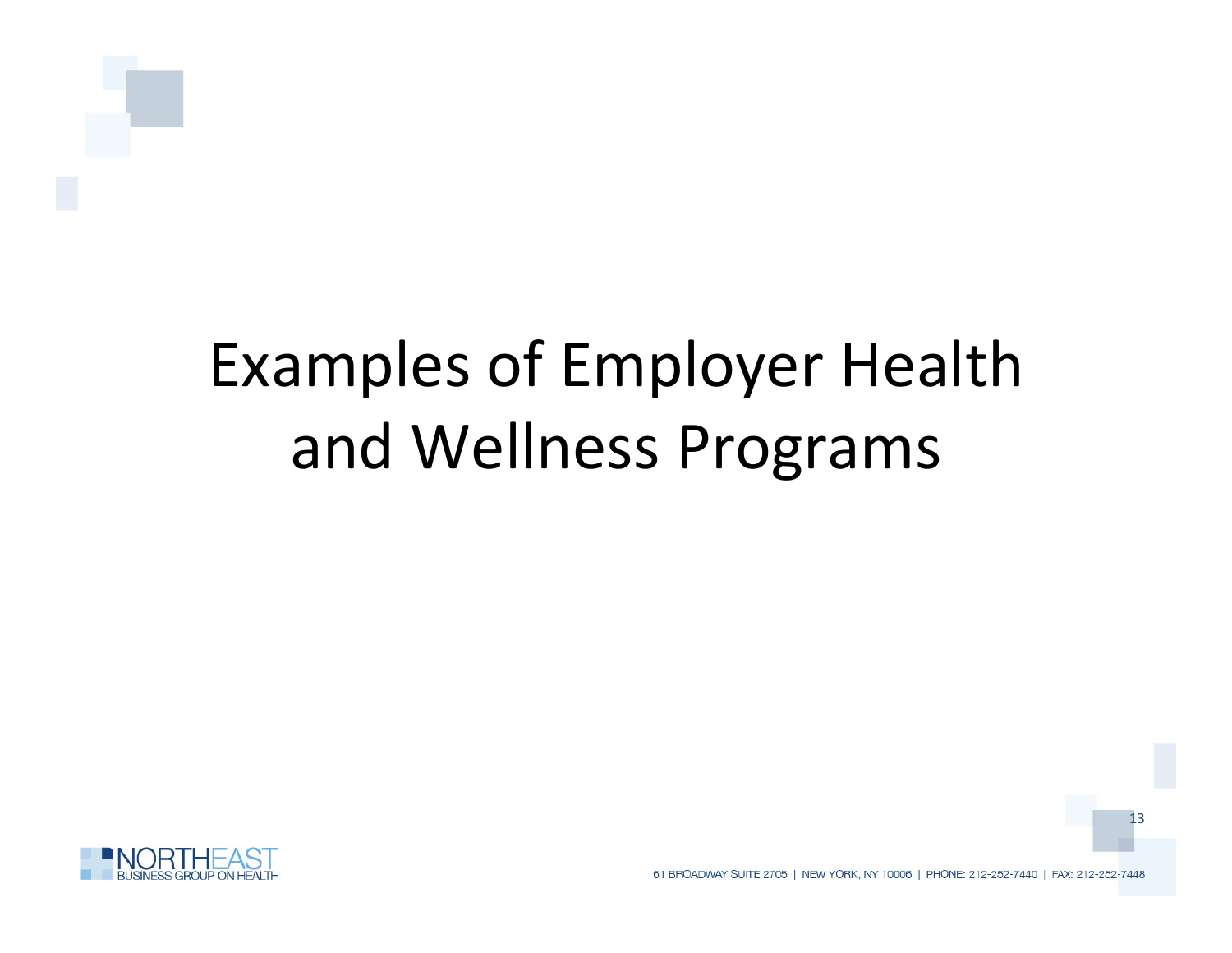# **Hannaford Brothers**

- Healthy behavior credit (\$20 per week) Fourth
	- Complete HRA
	- Tobacco Free
	- Required disease management and health promotion
- Only paying for minimally invasive surgeries
- Medical Tourism: Singapore

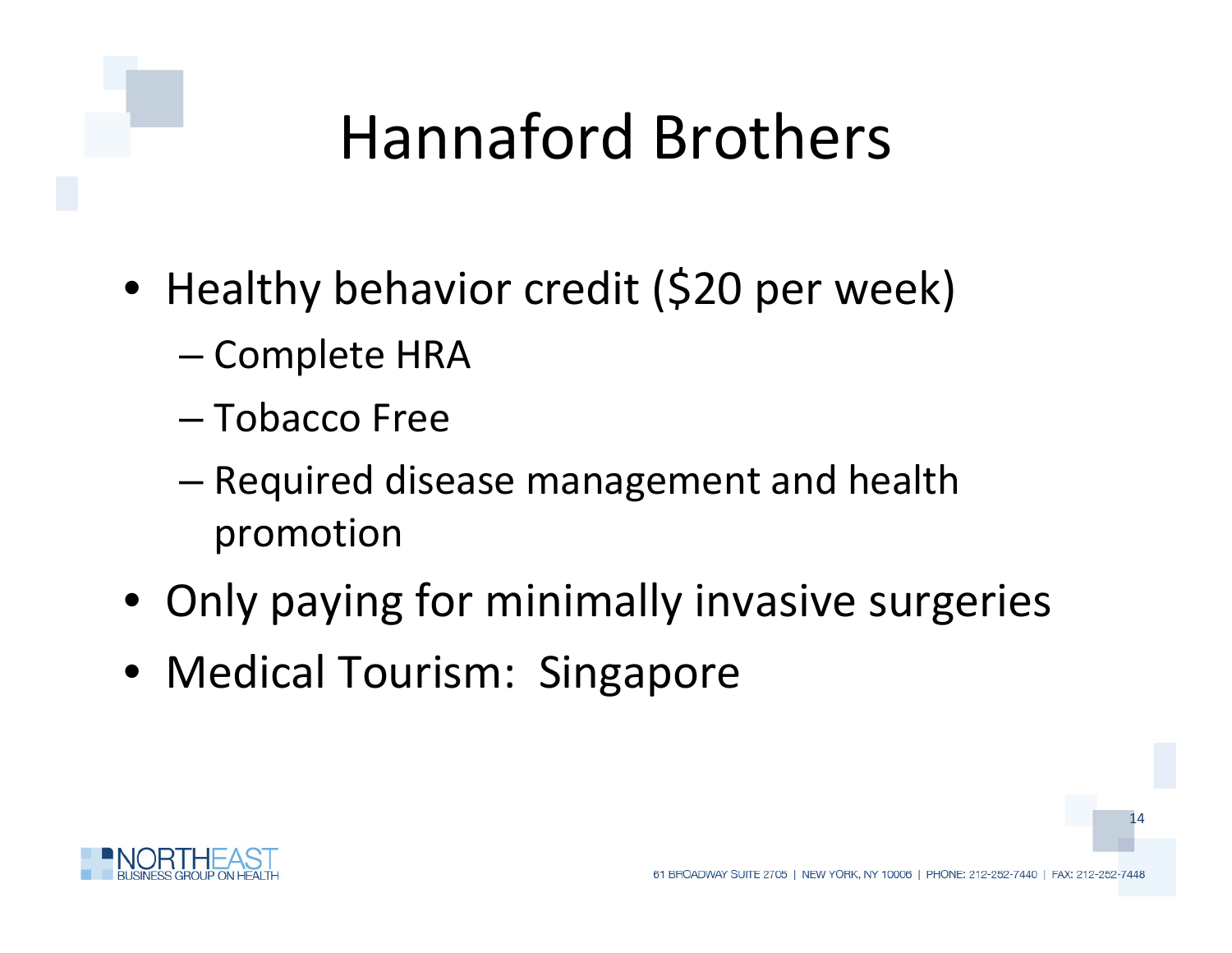**Pitney Bowes: Value-Based Benefit Design** 

- Value equals the clinical benefit for the money spent.
- Value‐based benefit packages adjust patients' out‐of‐ pocket costs for health services on an assessment of the clinical benefit to the individual patient, based on population studies.
- Thus, the more clinically beneficial the therapy for the patient, the lower that patient's cost share will be. Higher cost sharing will apply to interventions with little or no proven benefit.

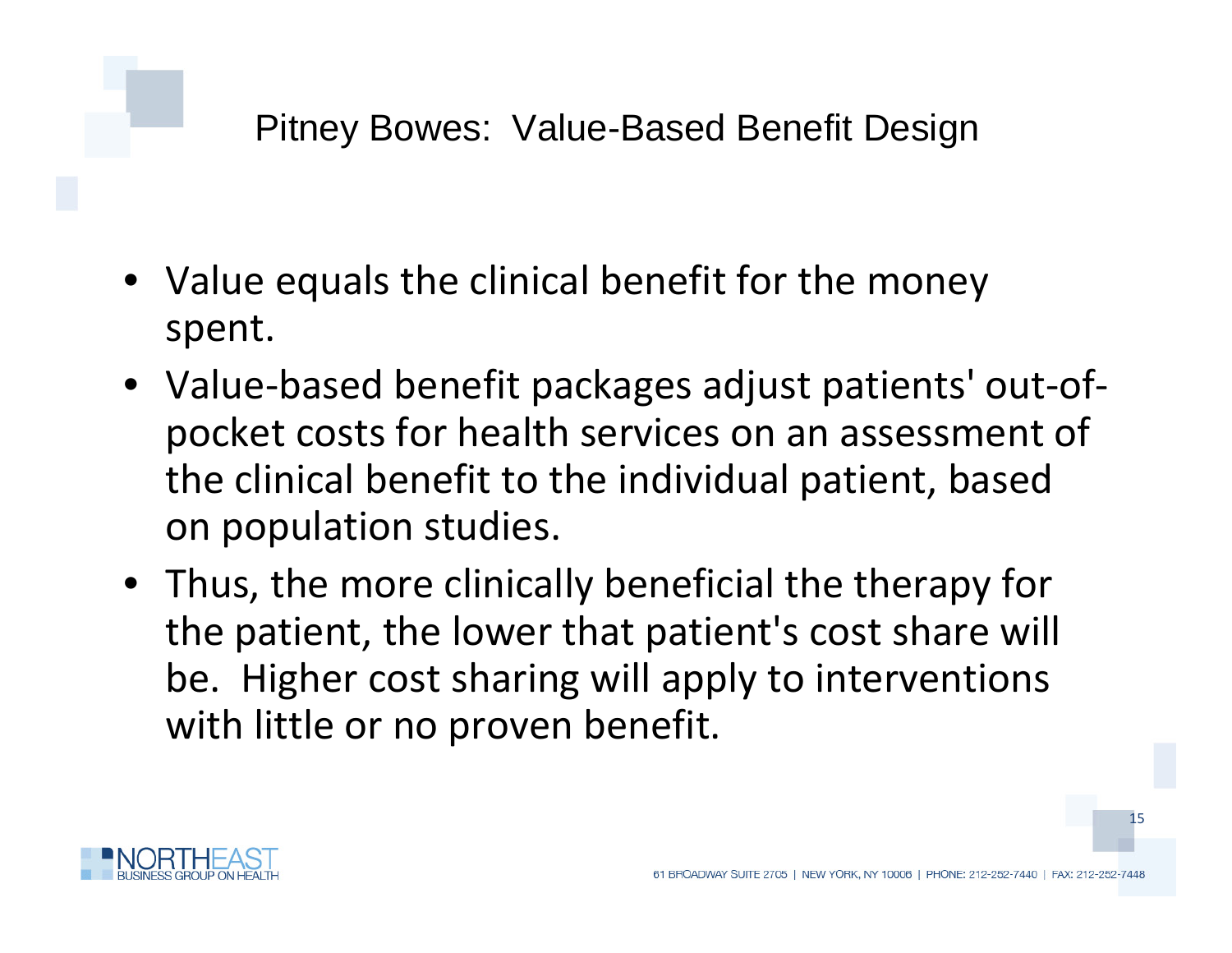#### **Click to edit Master title style** Value ‐based benefit design example

• Lowering co-pays for medications that treat Fourthchronic diseases like diabetes, heart disease and depression…regardless of whether the medication is a brand or generic

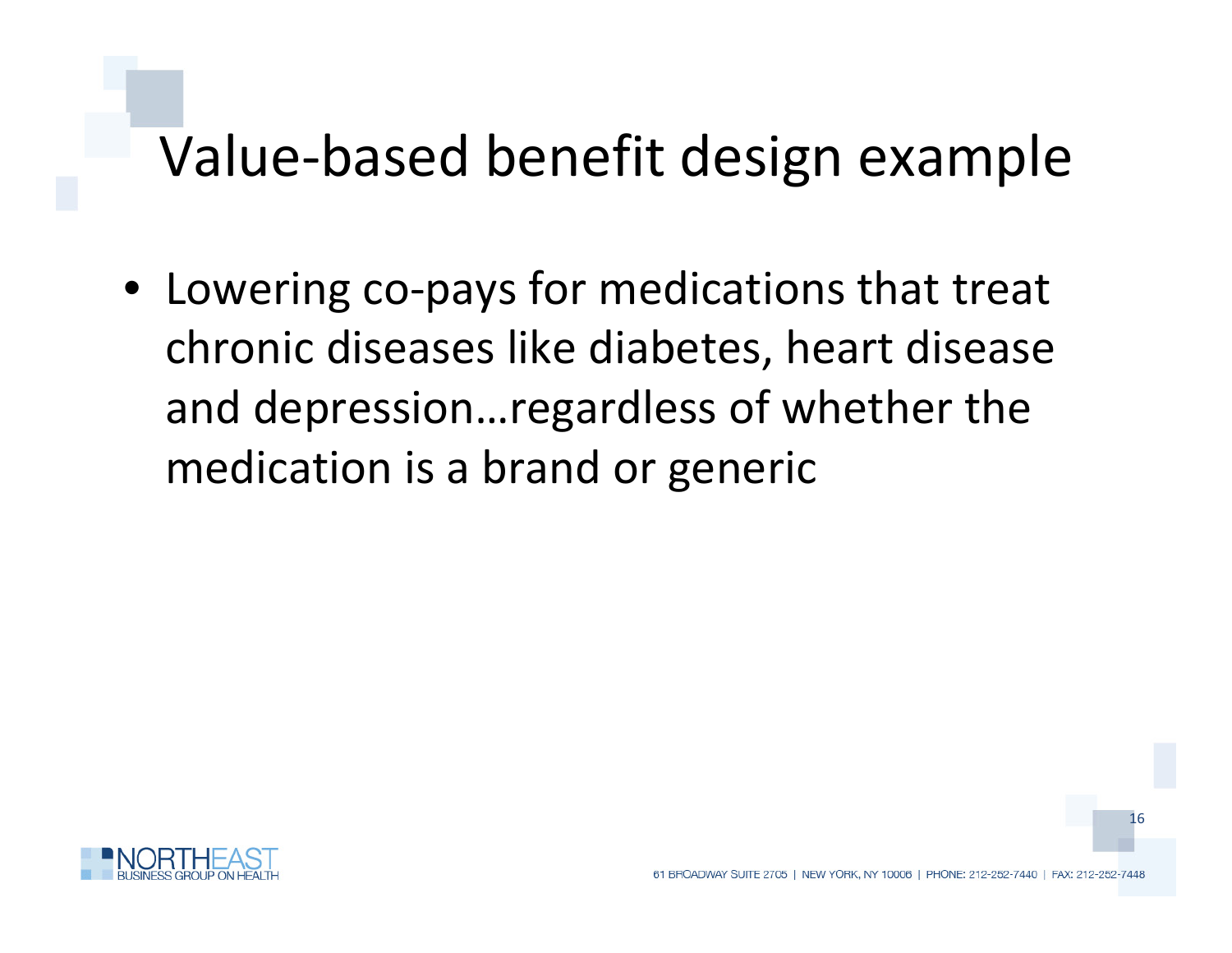### **Lowe's**

- \$700 million in medical spend
- Selected Cleveland Clinic as Designated "Travel Surgery Partner" For Cardiac Surgery

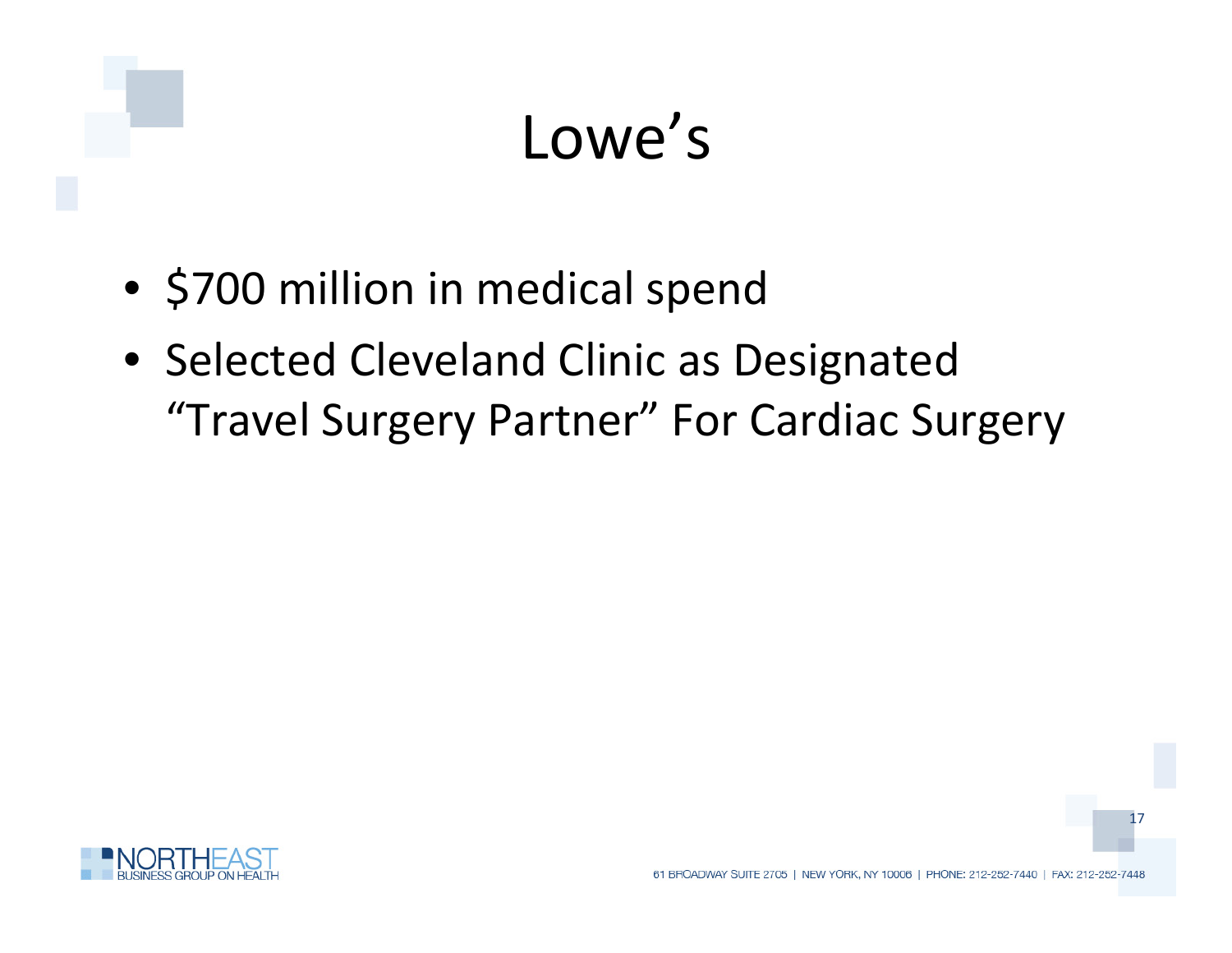### **Click to edit Master title style Lowe's Employees Get World Class Surgery…free**

*"In one innovative*  Fifth level *stroke, Lowe's has assured employee access to the nation's best surgical care and challenged all US hospitals to accelerate their pursuit of surgical excellence." -A. Milstein, M.D., M.P.H.*

level

- Shift from good community hospitals to best available care nationally
- Disruptive message to local hospitals, and the nation
	- Healthcare is no longer local
	- Quality trumps convenience and price



۳

Second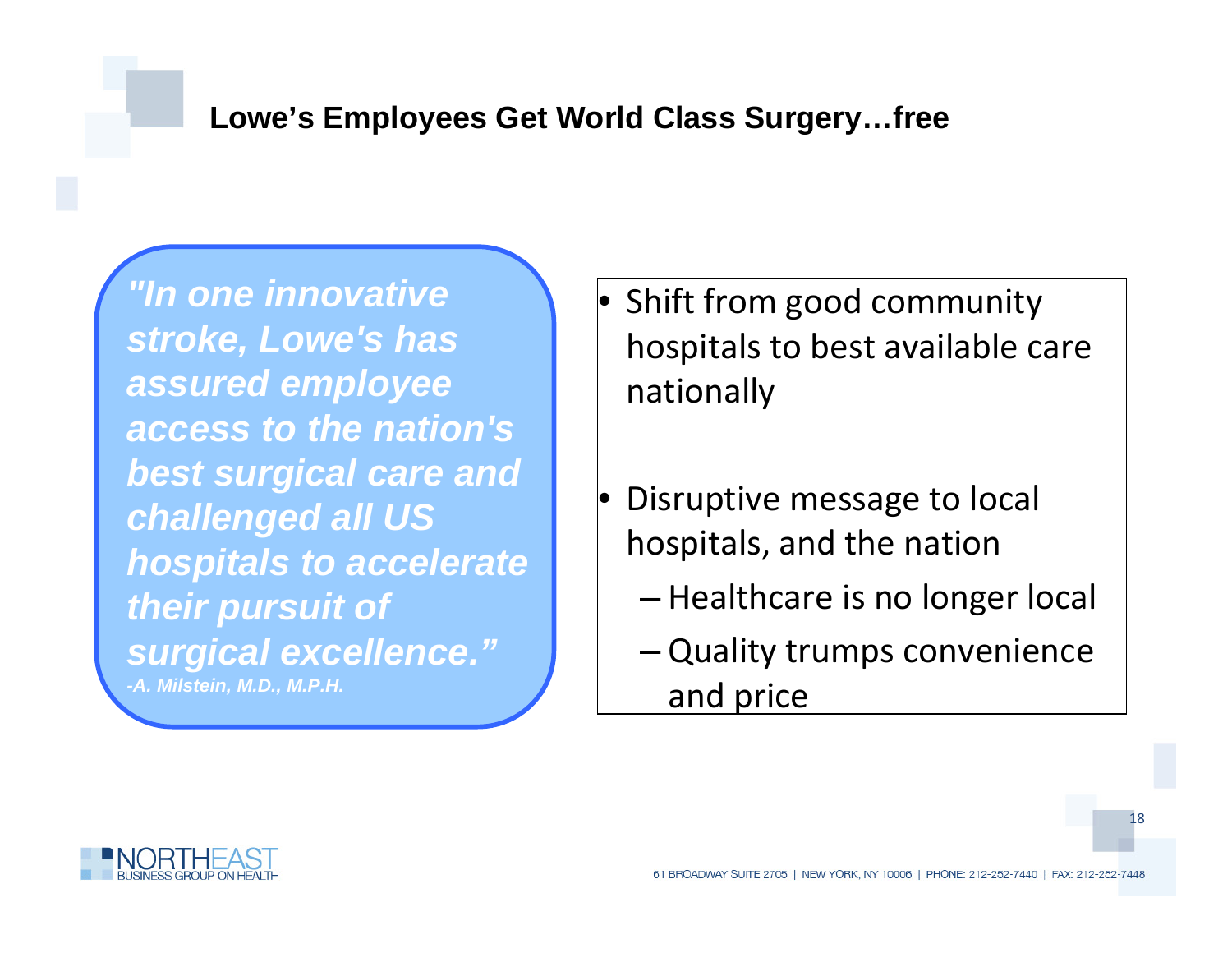

### Lowe's Health Screening Units



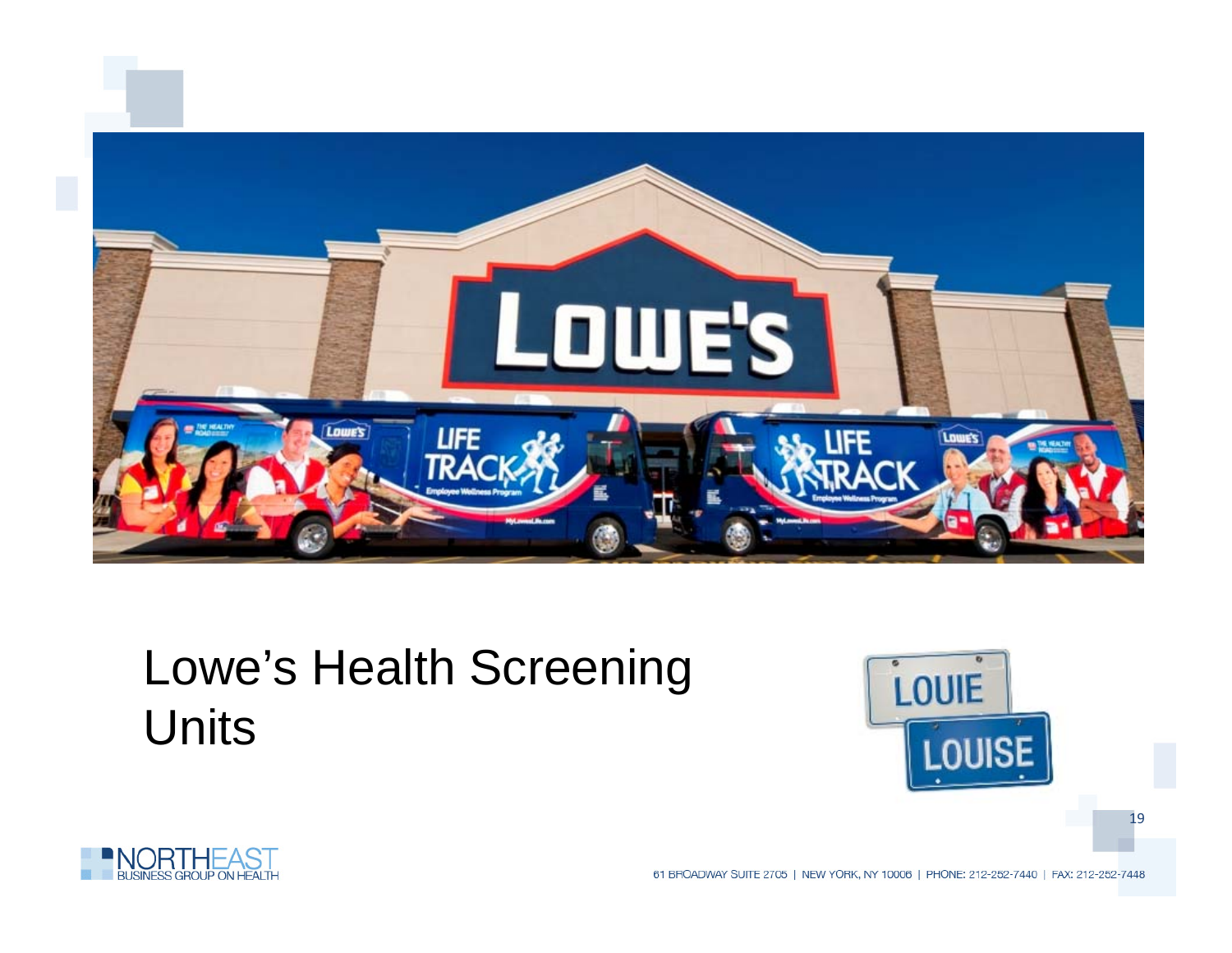



 $\bullet$ Fully equipped mobile health screening units

•Four screening stations •Waiting area

> •Full of information on various health topics, and all Life Track programs

•Two kiosks to complete Health Risk Assessments (HRAs)



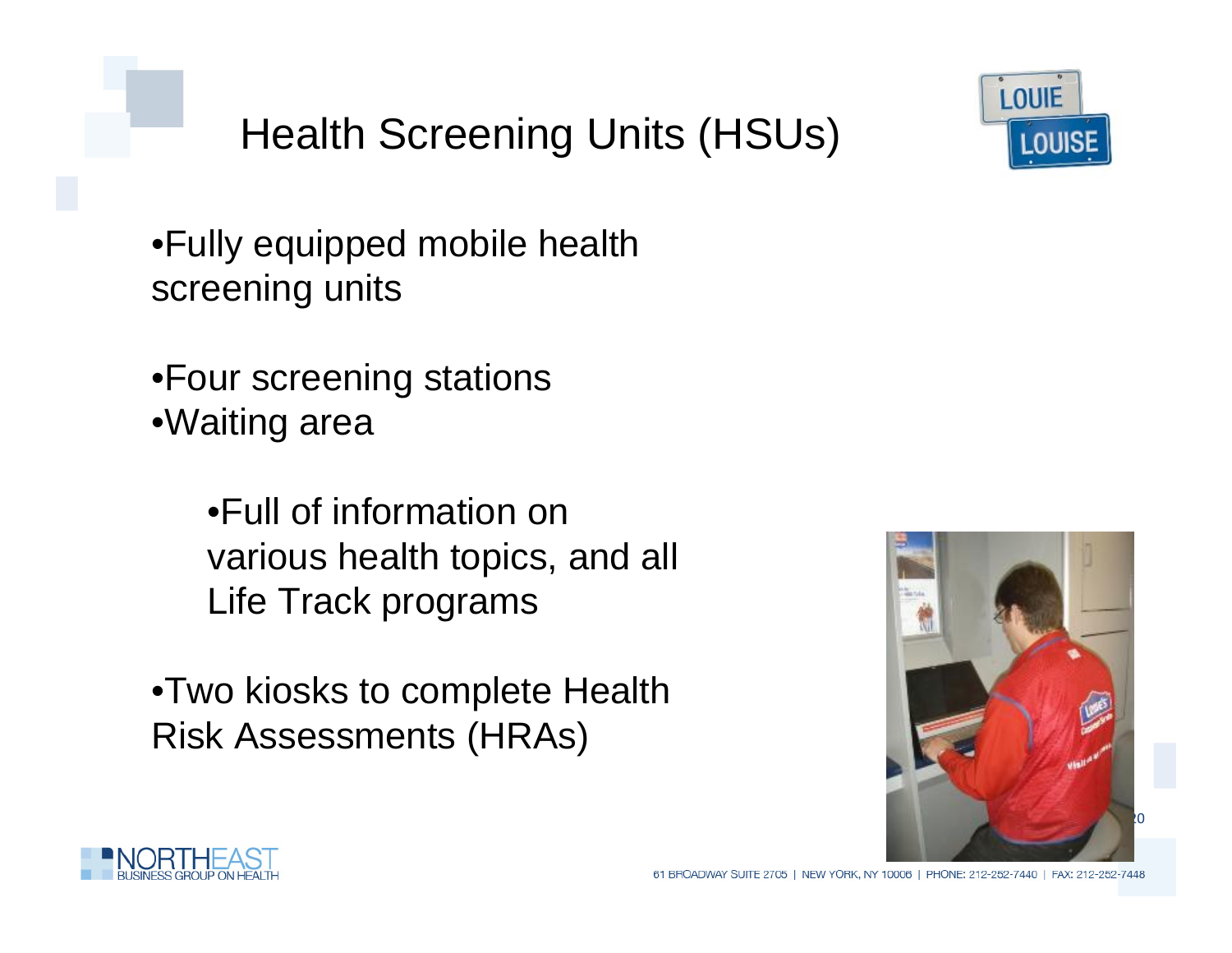# **edit Master title style** PSEG

- . Determine Health Risks -Health Risk Assessment 1.
	- -Health Screenings
- . Build Health Into Routine 2.
	- -Lifestyle Management Program
	- ‐Fitness Centers
	- ‐Online tools & help line
	- ‐Weight Watchers/Nutrisystem
	- ‐Flu Vaccine
- 3. Get the Right Care at the Right Time
	- $-FAP$
	- ‐Prevention Works
	- ‐Care Bridge
	- ‐Health Plan Resources
- 4. Manage Chronic Health Conditions
	- ‐Disease Management Program

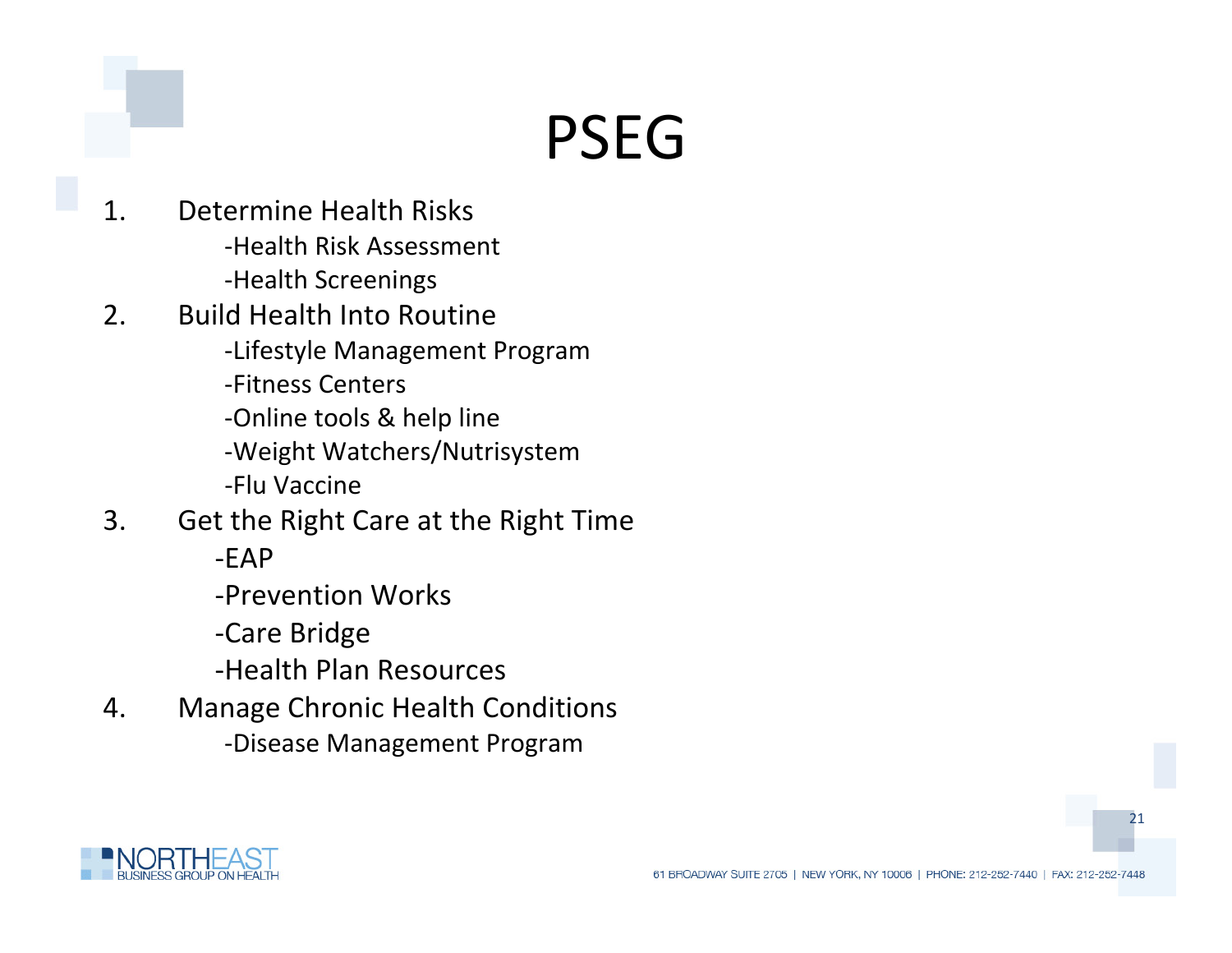### **edit Master title style** DOW

### Vision

Prevention Quality & Effectiveness Healthcare System Management Advocacy

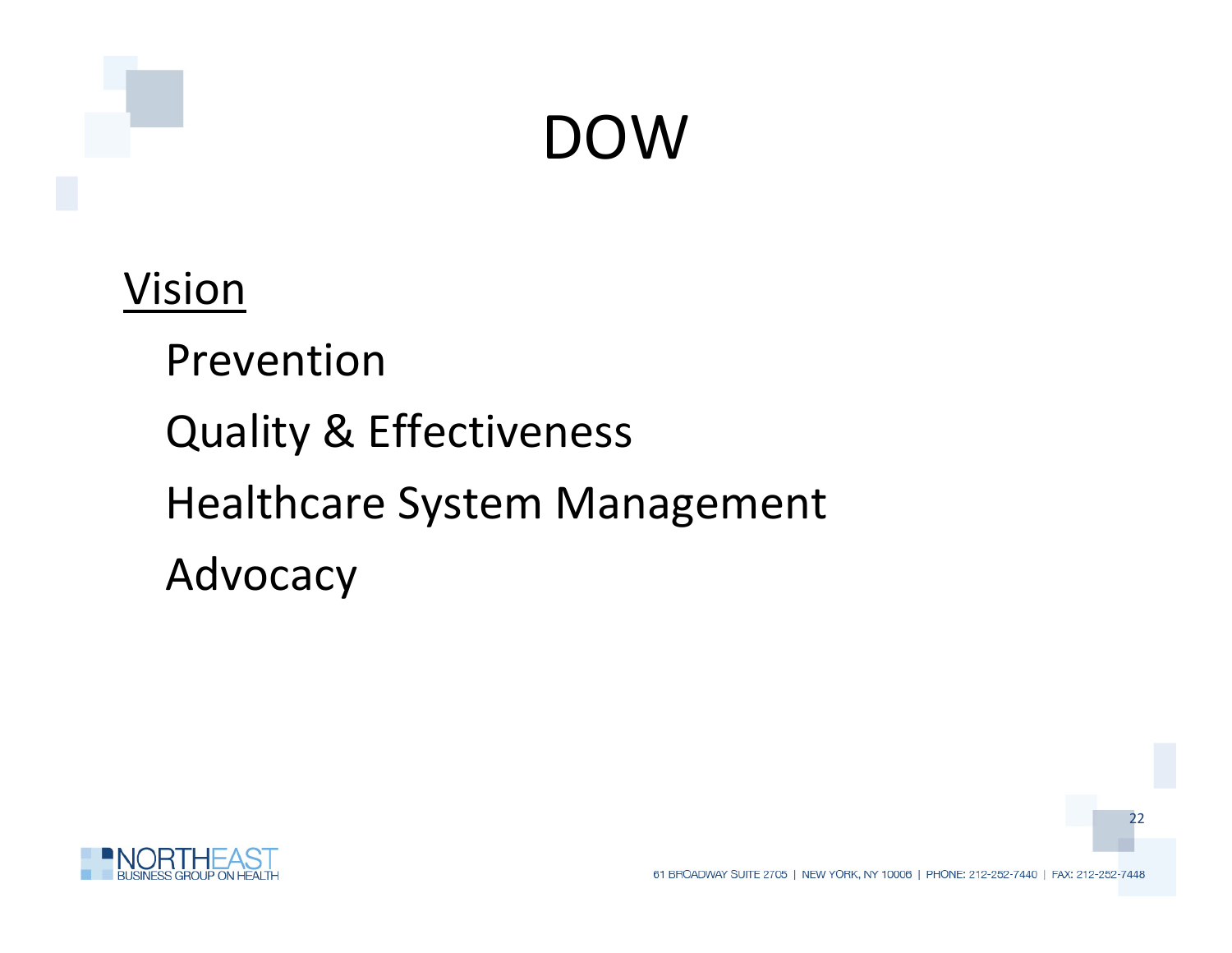### **Dow Interventions**

- Health screening & consultation
- $\bullet$  Health education & group programs
- Smoke‐free workplace
- Health/risk focused campaigns
- Self-care & consumer education
- Strong benefit plan prevention coverage
- Electronic personal health record
- Positive health culture
- Community partnerships
- Healthy workplace index
- And more…

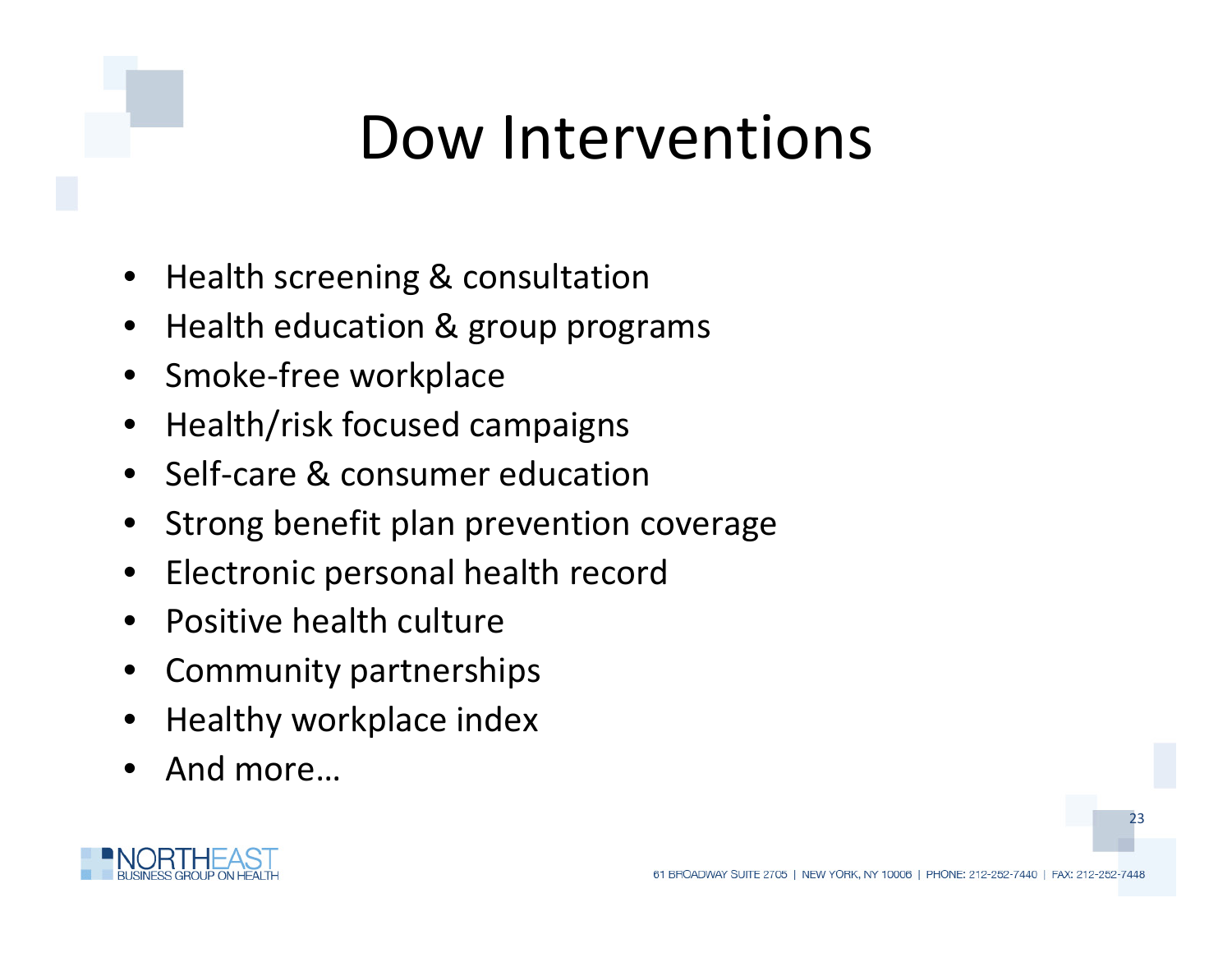### **American Express**

- Wellness Program
	- $-$  Health screenings
	- Health assessment
	- Telephonic Health Coaching
	- Condition Management
	- Wellness Centers
	- Activity Centers (health coaches, registered dieticians, fitness staff)
	- Incentives
	- Free preventive prescription drugs and vitamins

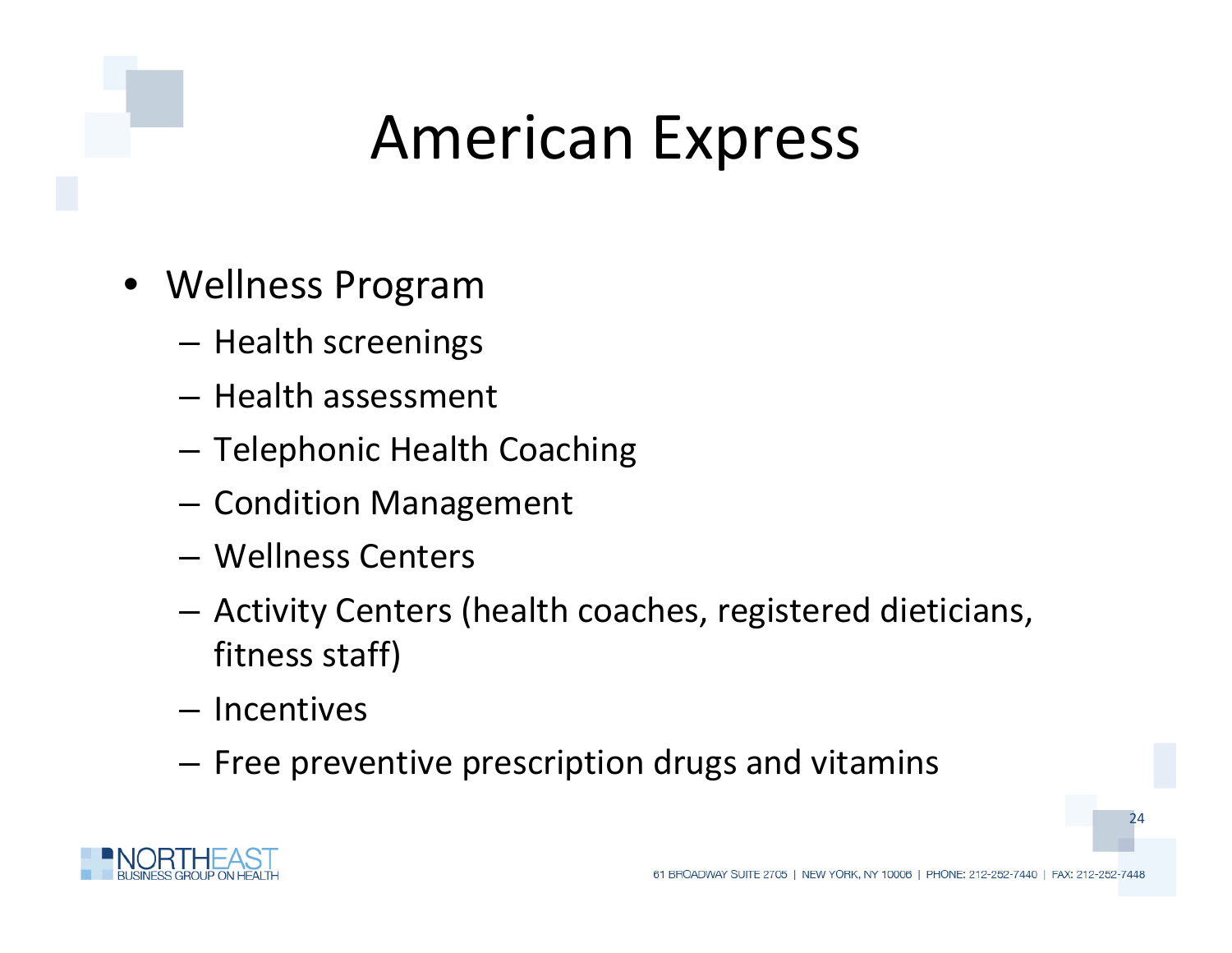# **Is it Working?**

- According to National Business Group on FourthHealth\*
	- A mature, comprehensive health management program with <sup>a</sup> highly engaged population can expect to see a minimum \$3 return for every \$1 invested (3:1) after 3 to 5 years.

\*National Business Group on Health, (2008) Improving Employee Health‐ Planning, Implementing and Achieving Targeted Outcomes, p.5

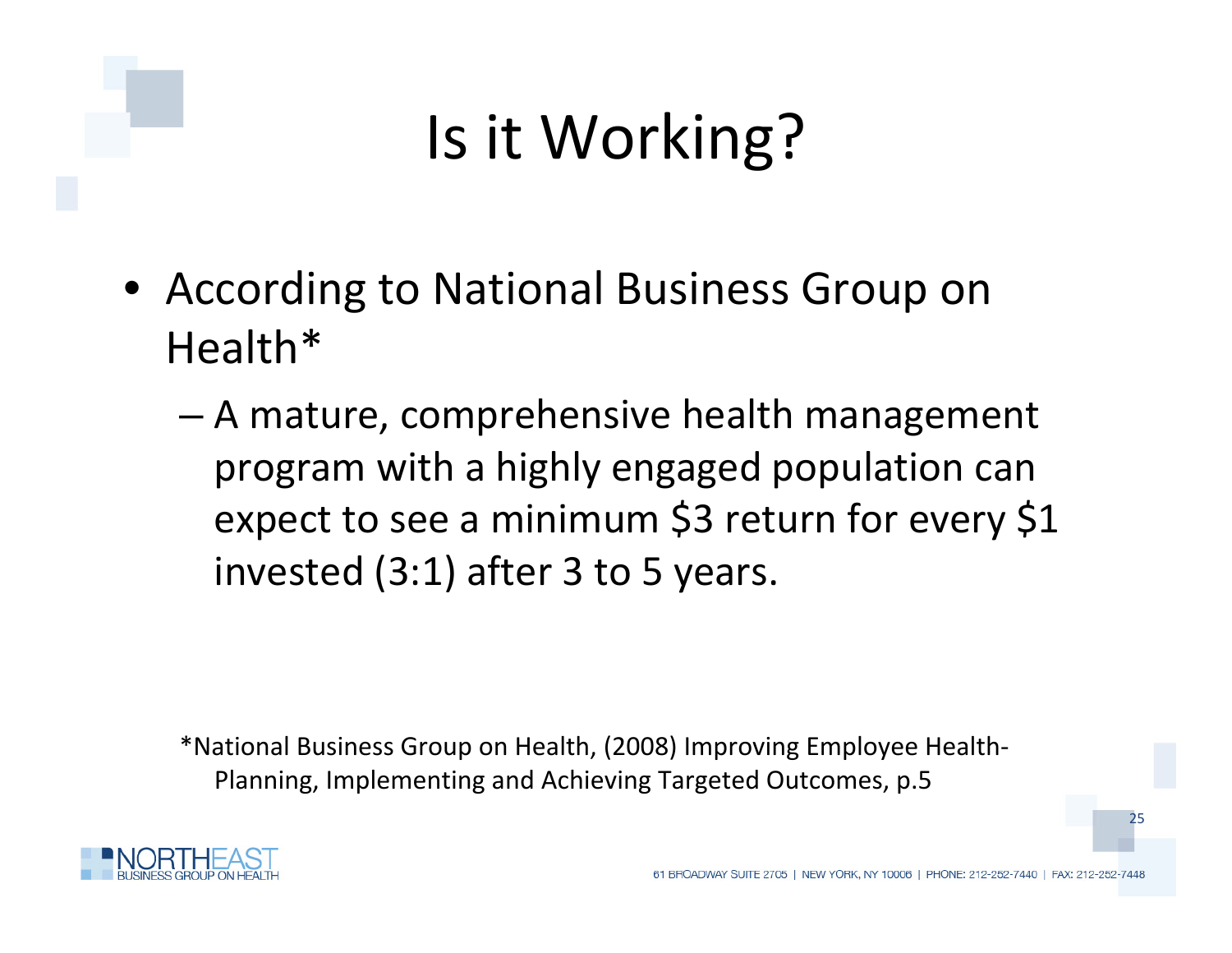### **PSEG results**

- Employees who are engaged in their health by participating in PSEG's health & wellness programs are showing lower health care and absenteeism/disability costs and trends
	- Program participation shows a does effect with more medical & productivity cost moderation associated with higher levels of participation (2+ program vs. 1 program vs. never participants)
- Cost ‐benefit analysis demonstrates an overall program ROI of 1.1 (medical costs only) and 1.46 (medical and productivity) after the second year of the program (reasonable for earlier years of program implementation)